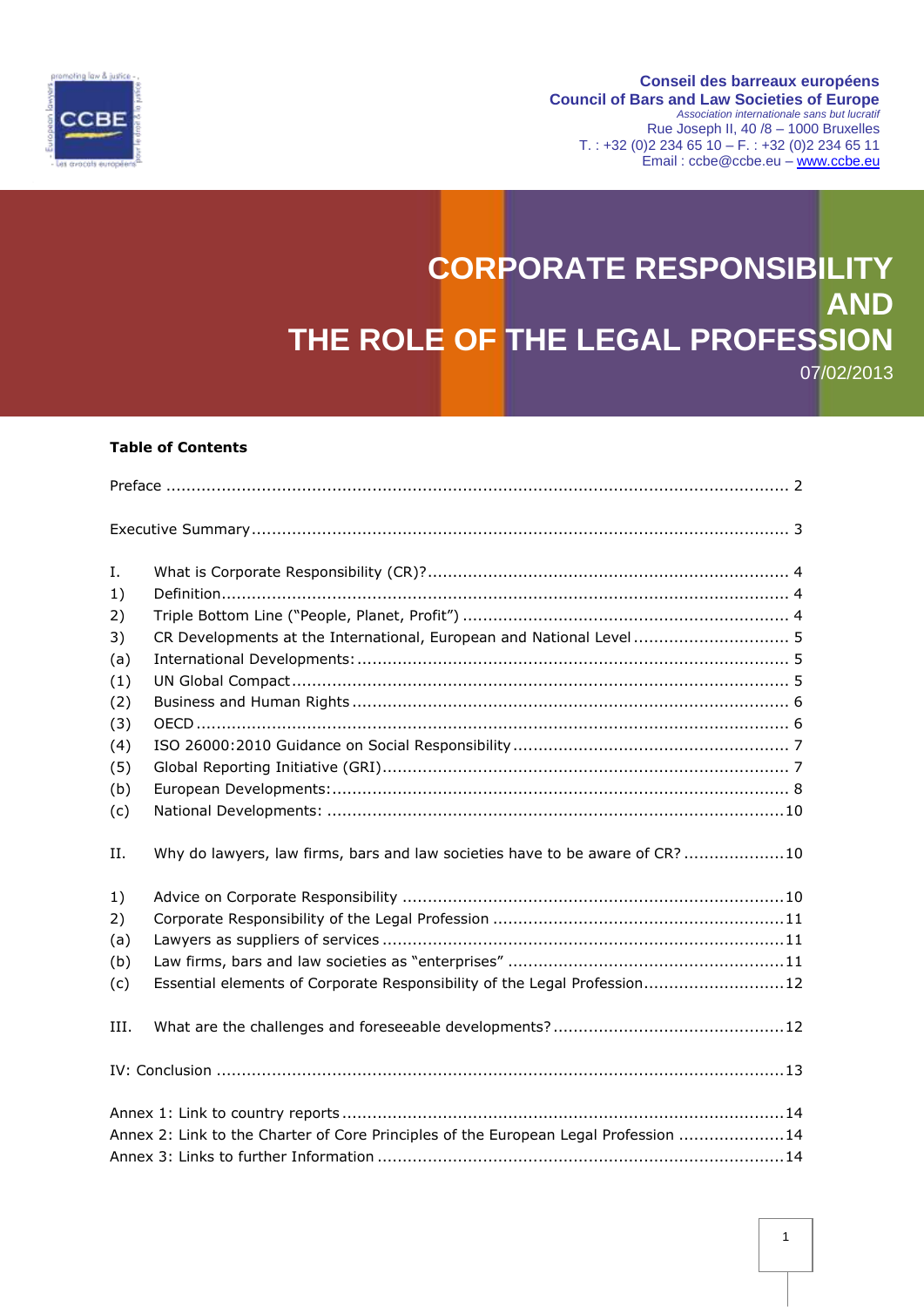## <span id="page-1-0"></span>**Preface**

Since the foundation of the Corporate Social Responsibility Committee of the Council of Bars and Law Societies of Europe (CCBE) more than a decade ago Corporate Responsibility has become a core issue of business operations. In 2003 the CCBE issued Guidelines on Corporate Social Responsibility (CSR) and the Role of the Legal Profession. As early as 2003 the CCBE could identify the need for such Guidelines as it realized that CSR would have an increasing impact on the Legal Profession. This belief was reinforced in 2005, and again in 2008, when the CCBE could see that its Guidelines needed to be revised such was the growing importance of CSR, matched together with the growing awareness of the impact that CSR could have on the Legal Profession. Given the substantial developments at the international, European and national level with regard to Corporate Responsibility the CCBE has developed a "State of the Art" report that has become necessary in order to reflect the growing relevance of CSR for the Legal Profession. This report will be followed by a "Best Practice Guidance".

The CCBE now refers to CSR as Corporate Responsibility (CR) rather than Corporate Social Responsibility. The term CR is used by the CCBE throughout the Guidelines as covering social, environmental and economic responsibilities. However, other institutions, for example, the European Commission and the United Nations use CSR. Therefore, both CR and CSR are referred to in this paper.

Corresponding to the increase in importance of CR, the CCBE extended the remit of the Corporate Responsibility Committee with regard to both regional coverage and diversity to represent multijurisdictional, small and medium sized law firms.

The CCBE would like to thank Birgit SPIESSHOFER (Chair – Germany), Alix FRANK-THOMASSER (Austria), Jean-Louis JORIS (Belgium), Kari LAUTJÄRVI (Finland), Florence RICHARD (France), Mary FLOROPOULOU-MAKRIS (Greece), Marco VIANELLO (Italy), Marc ELVINGER (Luxembourg), Coloma ARMERO MONTES (Spain), Claes CRONSTEDT (Sweden), and Simon HALL (United Kingdom) for their participation.

For your comments or further information, please contact the CCBE at: [ccbe@ccbe.eu](mailto:ccbe@ccbe.eu)

CCBE

February 2013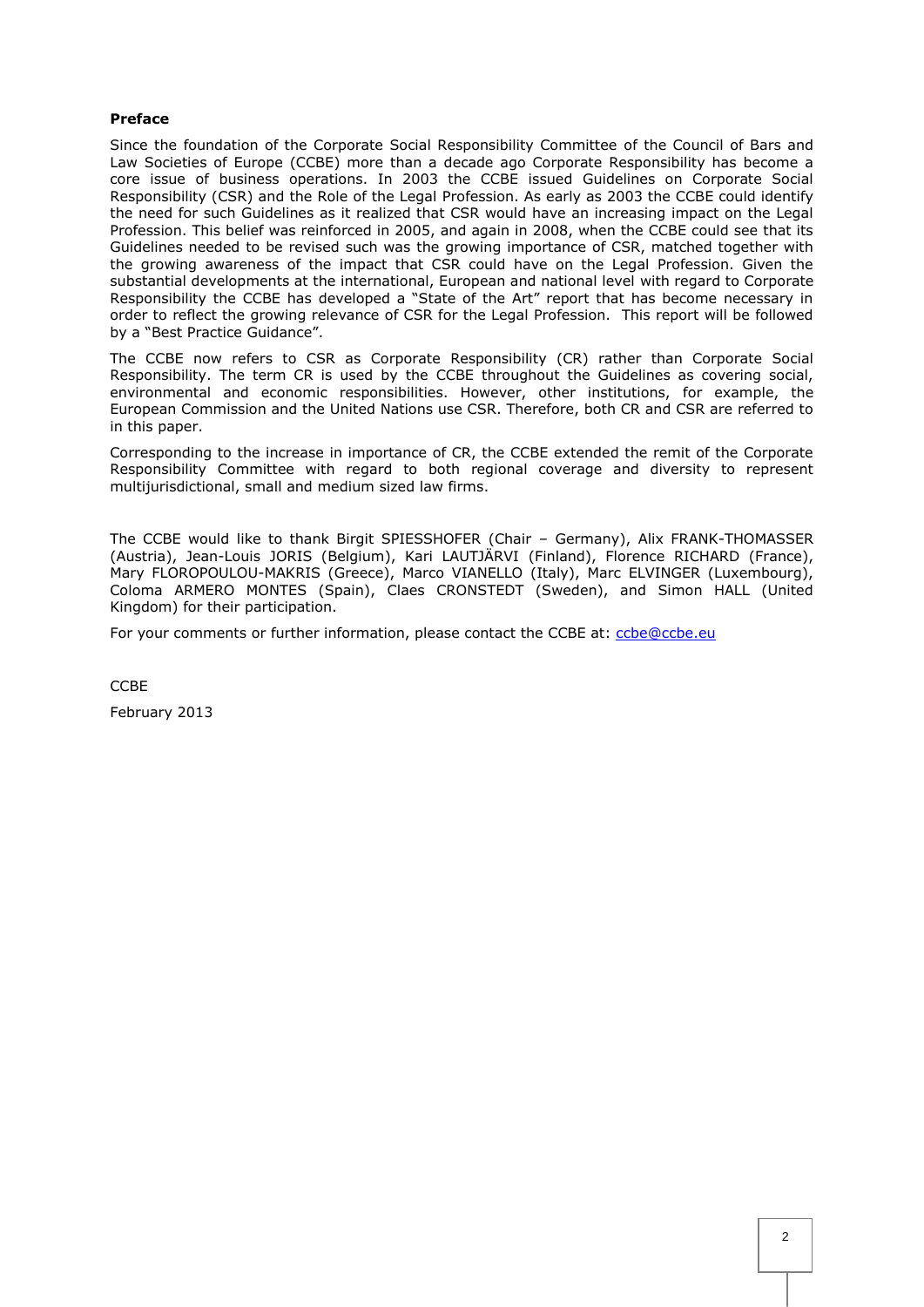## <span id="page-2-0"></span>**Executive Summary**

- (1) CR has been defined by the EU Commission in its latest Communication of 25 October 2011, titled "A renewed Strategy 2011 - 2014 for CSR", as "*the responsibility of enterprises for their impacts on society*". With this new definition of CR, encompassing both compliance with applicable law and voluntary initiatives, the Commission abandons its former definition of CR as a purely voluntary scheme. In terms of substance, CR is usually characterised by the socalled Triple Bottom Line ("People, Planet, Profit"), encompassing in particular, social, environmental, ethical, human rights and anti-corruption concerns, including governance.
- (2) The CR discussion has been accelerated most recently by a myriad of developments at the international, European and national levels, affecting also European lawyers, both in their capacity as diligent advisors to their clients and suppliers of services, and with respect to the qualification of law firms, bars and law societies as "enterprises" or even "multinational enterprises" to which CR requirements apply. The attorney-client-privilege can be of crucial importance in assisting clients when they audit their compliance with legal and self-imposed standards.

Of particular importance for European lawyers is the EU Strategy 2011 - 2014 for CSR, requesting that all large enterprises (including law firms) take account of at least one of the following sets of principles: the UN Global Compact, the OECD Guidelines for Multinational Enterprises or the ISO 26000 Guidance on Social Responsibility. In addition, all European enterprises (including law firms, bars and law societies) are expected to meet the Corporate Social Responsibility to respect human rights as defined in the UN Guiding Principles on Business and Human Rights.

- (3) The CR Committee of the CCBE will have to deal with the following issues and challenges from a legal profession point of view and will have to consider how to address the requirements put forward by the Commission strategy paper:
	- (a) As the CR of the legal profession is already spelled out in a body of laws, Bar rules and ethical standards, the CR Committee has to identify the issues which are not covered yet but which are required to be addressed by the Commission Strategy Paper. This applies in particular to environmental, social and human rights, governance and supply chain responsibilities.
	- (b) Based on these findings the CR Committee will develop Guidance for the legal profession.
	- (c) The CR Committee will promote its Guidance at an international level.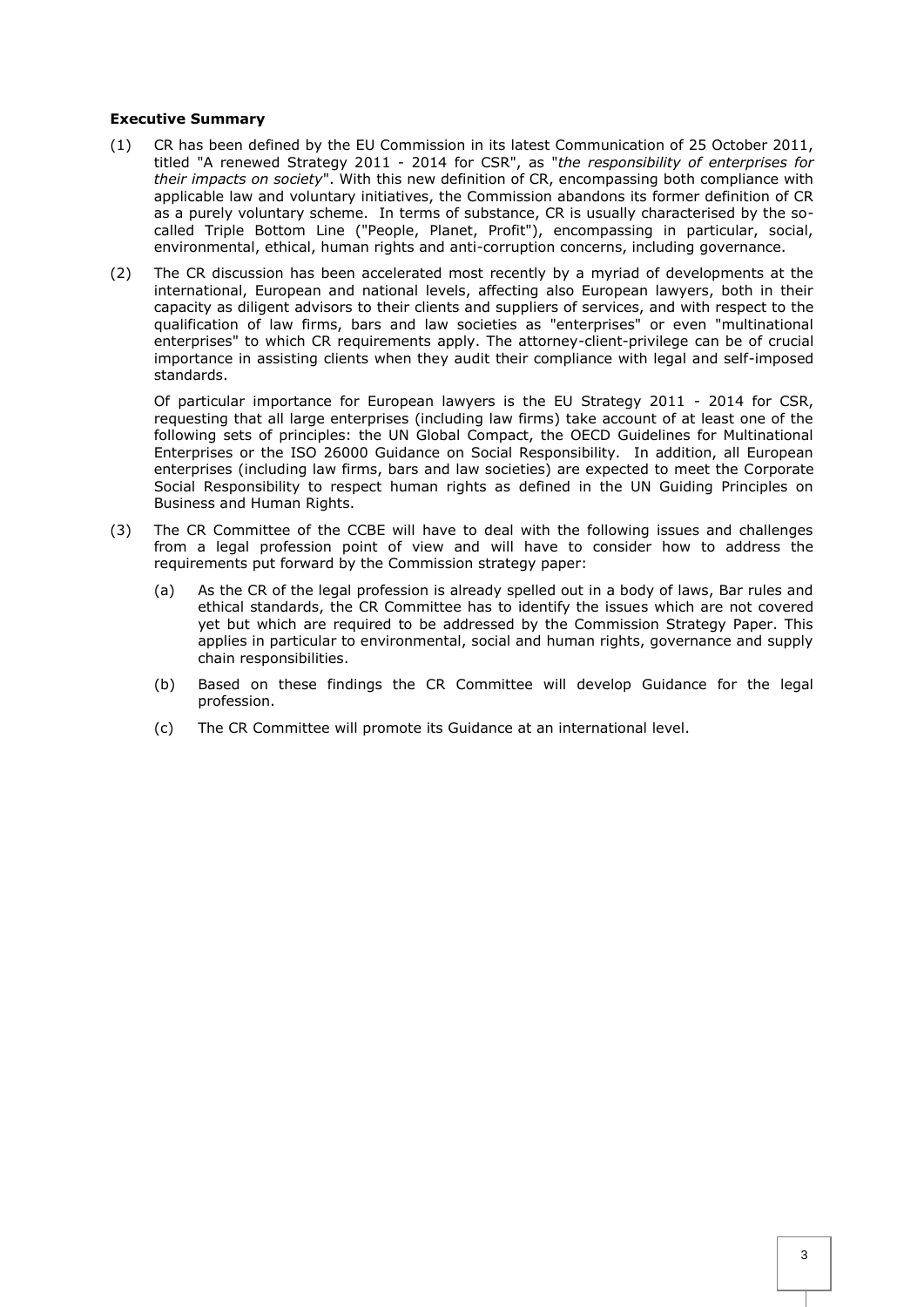# <span id="page-3-0"></span>**I. What is Corporate Responsibility (CR)?**

## <span id="page-3-1"></span>*1) Definition*

Corporate Responsibility is per se not a new concept. Business entities and their leaders have been held accountable and liable for their activities in the past. The root cause of the Corporate Responsibility discussion today lies in the governance gaps created by globalization and the increase of economic and political power of private enterprises which triggered the claim for enhanced and extended CR.

CR has been defined in a multitude of ways.<sup>1</sup> The most important development for European lawyers in that regard is the latest Communication of the European Commission, titled *"A renewed EU Strategy 2011 - 2014 for Corporate Social Responsibility"<sup>2</sup> .* The Commission puts forward a new definition of CSR as "**the responsibility of enterprises for their impacts on society**". Respect for applicable legislation, and for collective agreements between social partners, is a prerequisite for meeting that responsibility. To fully meet their corporate social responsibility, enterprises should have in place a process to integrate social, environmental, ethical, human rights and consumer concerns into their business operations and core strategy in close collaboration with their stakeholders, with the aim of:

- maximising the creation of shared value for their owners/shareholders and for their other stakeholders and society at large;
- identifying, preventing and mitigating their possible adverse impacts.

With this new definition of Corporate Responsibility encompassing both compliance with applicable legislation and voluntary initiatives the Commission abandoned its former definition of CR as a purely voluntary scheme. This expansion of the definition of CR encountered criticism by business and industry organizations. In substance, it acknowledges, however, only that the responsibility of businesses is defined by a multitude of instruments, situated on a sliding scale between mandatory and voluntary, making it difficult to draw a sharp line between the two categories.

# <span id="page-3-2"></span>*2) Triple Bottom Line ("People, Planet, Profit")*

In terms of substance, Corporate Responsibility is usually characterized by the so-called Triple Bottom Line ("People, Planet, Profit"). More recently **governance** was added as a fourth aspect of CR. The **"People"** aspect refers to the social responsibility of business towards its employees and external persons (potentially) affected by the business impacts. It encompasses i. a. the prohibition of slavery, forced or compulsory labor, child labor, right to a family life and to privacy, gender equality, diversity and the protection of minority rights. The **"Planet"** aspect covers the responsibility for the environment, in particular, the avoidance, prevention, minimization or remediation of negative business impacts on climate, water, soil and nature. The **"Profit"** element refers typically to the avoidance of corruption and bribery, conflicts of interest, money laundering, insider trading and other aspects of ethical and lawful business conduct.

Adequate **"Governance"** requires an internal system of checks, reporting and control which seeks to ensure that illegal or unethical behavior is discovered, remedied and sanctioned in order to avoid unethical and unlawful behavior and the risk of liability for the enterprise and its leadership. The so-called **ESG (Environment, Social, Governance)** criteria are increasingly applied by state funds like the Norwegian State Fund, pension funds and large scale private investors in order to assess the acceptability of an investment.

l

<sup>1</sup> Whereas the EU Commission and the EU Parliament defined CSR previously as "a concept whereby companies integrate social and environmental concerns in their business operations and in their interaction with their stakeholders on a voluntary basis", the EU Commission now promulgates a new definition of CR as "the responsibility of enterprises for their impact on society"; respect for applicable legislation, and for collective agreements between social partners, is a prerequisite for meeting that responsibility.

COM (2011) 681 final.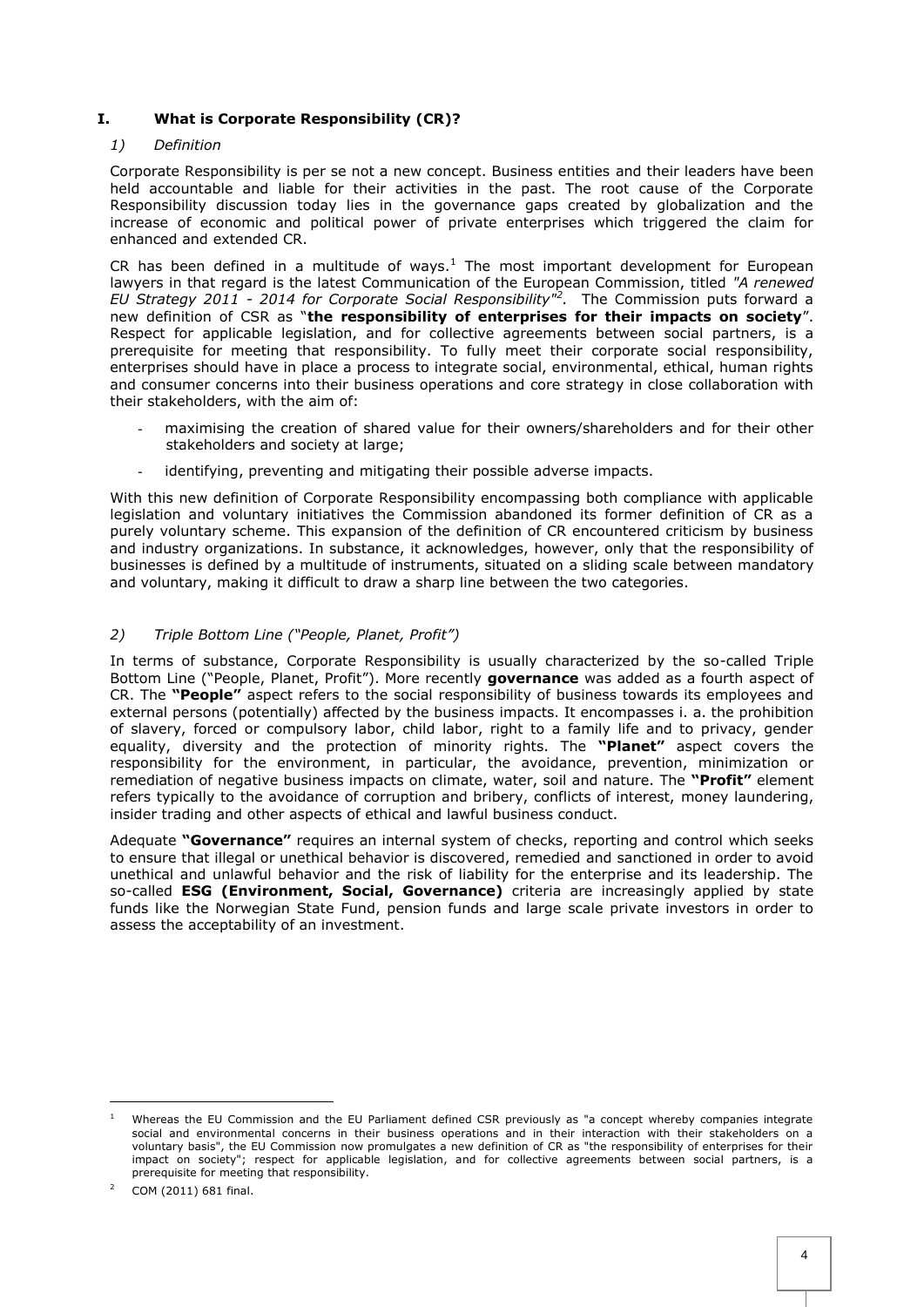# <span id="page-4-0"></span>*3) CR Developments at the International, European and National Level*

Some multijurisdictional law firms have signed up to the UN Global Compact and issue annual CR reports, partly following the reporting requirements of the Global Reporting Initiative (GRI). The legal profession is being encouraged by the European Commission to implement the UN Guiding Principles on Business and Human Rights with far-reaching consequences for the day-to-day business of lawyers and law firms. European lawyers should take into consideration the latest significant developments regarding CR, both in their capacity as diligent advisors to their clients and with respect to the qualification of law firms, bars and law societies as "enterprises" or even "multinational enterprises" to which CR requirements apply.

# <span id="page-4-1"></span>(a) International Developments:

At the international level there have been a multitude of initiatives from both international organisations and from private organisations.

# **Initiatives from international organisations**

## <span id="page-4-2"></span>(1) UN Global Compact

In 2000 the United Nations created the *Global Compact* with its "Ten Principles"<sup>3</sup> , derived from:

- The Universal Declaration of Human Rights
- The International Labor Organization's Declaration on Fundamental Principles and Rights at Work
- The Rio Declaration on Environment and Development
- The United Nations Convention against Corruption

The UN Global Compact asks companies to embrace, support and enact, within their sphere of influence, a set of core values in the areas of human rights, labour standards, the environment and anti-corruption. The companies are requested to submit annual progress reports. The core values are:

## Human Rights

- Principle 1: businesses should support and respect the protection of internationally proclaimed human rights; and
- Principle 2: make sure that they are not complicit in human rights abuses.

Labor

- Principle 3: businesses should uphold the freedom of association and the effective recognition of the right to collective bargaining;
- Principle 4: the elimination of all forms of forced and compulsory labor;
- Principle 5: the effective abolition of child labor; and
- Principle 6: the elimination of discrimination in respect of employment and occupation.

l www.unglobalcompact.org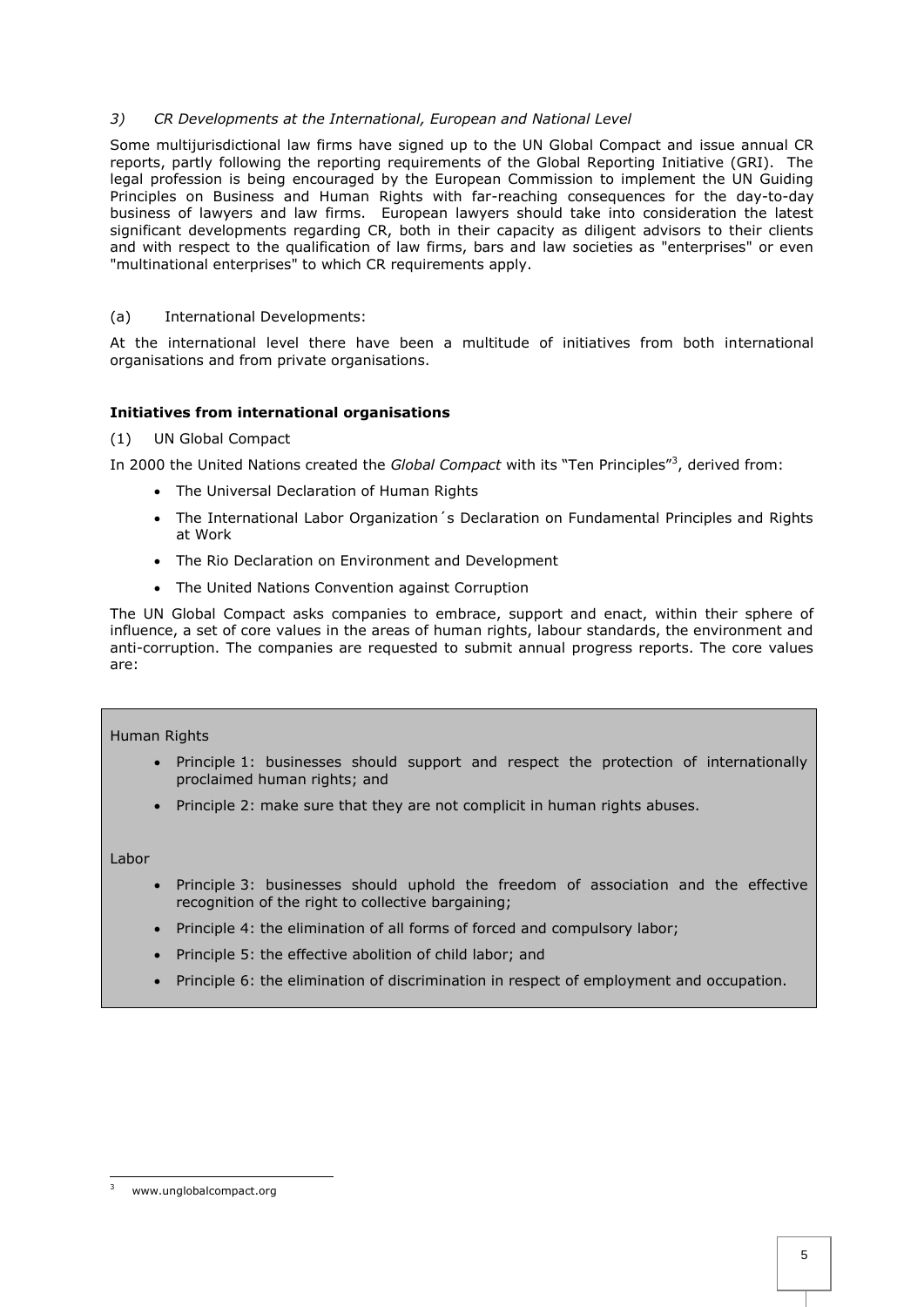#### Environment

- Principle 7: businesses should support a precautionary approach to environmental challenges;
- Principle 8: undertake initiatives to promote greater environmental responsibility; and
- Principle 9: encourage the development and diffusion of environmentally friendly technologies.

#### Anti-Corruption

 Principle 10: businesses should work against corruption in all its forms, including extortion and bribery.

## <span id="page-5-0"></span>(2) Business and Human Rights

In June 2008, Professor John Ruggie submitted a report to the UN Human Rights Council: entitled *Protect, Respect and Remedy: a Framework for Business and Human Rights<sup>4</sup> .* The *Framework* rests on three pillars described as "differentiated but complementary responsibilities":

- (1) The State´s duty to protect human rights of its people.
- (2) The Corporate Responsibility to respect human rights.
- (3) The need for more effective access to remedies.

Based on the Framework the SRSG developed *"Guiding Principles on Business and Human Rights": implementing the United Nations "Protect, Respect, and Remedy Framework"<sup>5</sup>* . On 16 June 2011, the Human Rights Council endorsed these Guiding Principles. The American Bar Association and the International Bar Association endorsed them later as well. The Human Rights Council established a working group to work on the implementation of the UN Guiding Principles on the issue of Human Rights.

The UN Guiding Principles require business enterprises to have in place **policies** and **processes** appropriate to their size and circumstances. They should carry out **human rights due diligence**, assess actual and potential human rights impacts, integrate and act upon the findings, and track as well as communicate their performance. It should be **on-going** and extend **beyond a business enterprise's own activities** to include relationships with business partners, suppliers, and other non-State and State entities that are associated with the enterprise's activities.

## <span id="page-5-1"></span>(3) OECD

In May 2011, the OECD launched an updated set of Guidelines for Multinational Enterprises.<sup>6</sup> The *OECD Guidelines* are recommendations addressed by governments to multinational enterprises operating in or from adhering countries. They provide non-binding principles and standards for responsible business conduct in a global context consistent with applicable laws and internationally recognized standards. The *Guidelines* are the only multilaterally agreed and comprehensive code of responsible business conduct that governments have committed to promoting. They are considered to be *soft law*.

The 2011 Guidelines call on companies to "contribute to economic, environmental and social progress with a view to achieving sustainable development"<sup>7</sup> . Changes to the *Guidelines* include:

l 4 In 2005 UN Secretary General Kofi Annan appointed Professor John Ruggie as Special Representative on the issue of human rights and transnational corporations and other business enterprises (SRSG) who developed in the course of his six year mandate a systematic approach to Business and Human Rights. The Report is Protect, Respect and Remedy: a Framework for Business and Human Rights, A/HRC/8/5, 7 Apr. 2008.

A/HRC/17/31, 21 March 2011.

<sup>&</sup>lt;sup>6</sup> The Organization for Economic Cooperation and Development (OECD) engages with a wide range of issues related to international investment, business regulation, and corporate governance<sup>6</sup>. In the 1970's, it adopted a set of *Guidelines for* Multinational Enterprises<sup>6</sup>. In 2000, it issued revised Guidelines for Multinational Enterprises, intended to supplement applicable law and to "complement and reinforce" codes of conduct and other private efforts to promote business responsibility<sup>6</sup>. Implementation was supported through National Contact Points.

<sup>7</sup> Ibid, Part I Chap II – General Policies, par A.1.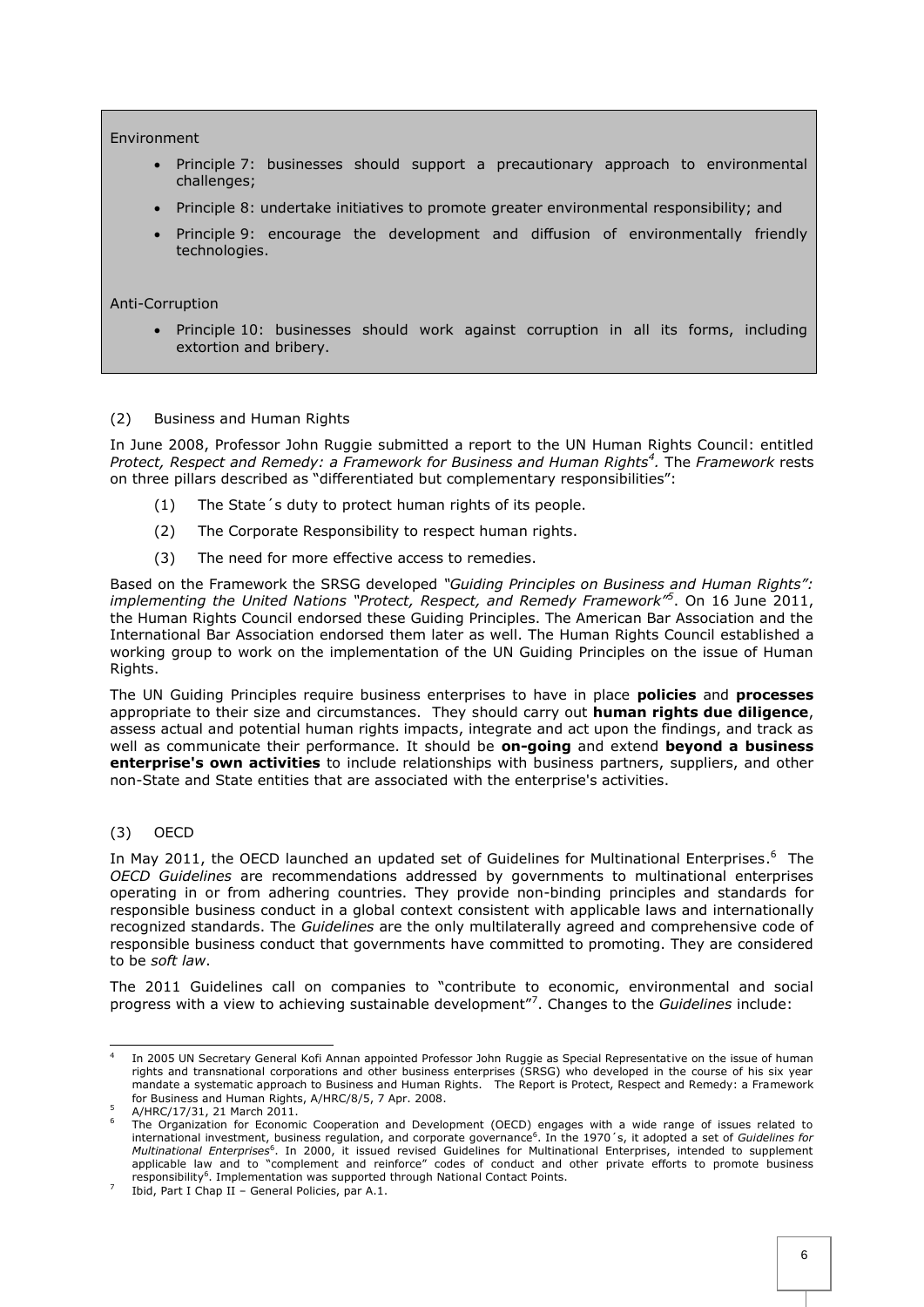- A new human rights chapter, which is consistent with the *Guiding Principles.*
- A new and comprehensive approach to due diligence and responsible supply chain management.
- Important changes in many specialized chapters, such as on Employment and Industrial Relations; Combating Bribery, Bribe Solicitation and Extortion, Environment, Consumer Interests, Disclosure and Taxation.
- Clearer and reinforced procedural guidance to strengthen the role of National Contact Points, and to improve their performance and foster functional equivalence.
- A pro-active implementation agenda to assist enterprises in meeting their responsibilities as new challenges arise.

#### **Initiatives from private organisations**

<span id="page-6-0"></span>(4) ISO 26000:2010 Guidance on Social Responsibility

Besides these initiatives the International Standardization Organization (ISO) issued its *ISO 26000:2010 Guidance on Social Responsibility* as an internationally applicable guideline for all business sectors. The *ISO 26000:2010 Guidance* was developed by 91 countries and 42 organizations. ISO 26000:2010 provides guidance to all types of organizations, regardless of their size or location, on:

- Concepts, terms and definitions related to Social Responsibility;
- the background, trends and characteristics of Social Responsibility;
- principles and practices relating to Social Responsibility;
- the core subjects and issues of Social Responsibility;
- integrating, implementing and promoting socially responsible behavior throughout the organization and, through its policies and practices, within its sphere of influence;
- identifying and engaging the stakeholders; and
- communication commitments, performance and other information related to Social Responsibility.

ISO 26000:2010 is not a management system standard. It is not intended or appropriate for certification purposes or regulatory or contractual use. It is intended to promote common understanding in the field of Social Responsibility, and to complement other instruments and initiatives for Social Responsibility, not to replace them.

#### <span id="page-6-1"></span>(5) Global Reporting Initiative (GRI)

l

The Global Reporting Initiative (GRI) was founded in 1997 by two US not-for-profits, the Coalition for Environmentally Responsible Economies (CERES) and the Tellus Institute, with the support from the United Nations Environment Programme (UNEP).

The GRI Reporting Framework is intended to serve as a generally accepted framework for reporting an organisation's economic, environmental, and social performance. It is designed for use by organisations of any size, sector, or location. It takes into account the practical considerations faced by a diverse range of organisations – from small enterprises to those with extensive and geographically dispersed operations.

The GRI Reporting Framework contains general and sector-specific content that has been agreed by a wide range of stakeholders around the world to be generally applicable for reporting an organisation's sustainability performance<sup>8</sup>.

To our knowledge, to date only three law firms have aligned their sustainability reports to the GRI.

Application Levels - A, B and C - define the amount of GRI standard disclosures that have been covered in a sustainability report. A '+' Level indicates that external assurance has been sought against an internationally recognised standard e.g. the AA1000 AccountAbility Principles Standard. GRI also offers a service for organisations to have their self-declared Application Level confirmed. Some reporters also choose to have their Application Level checked by a third party.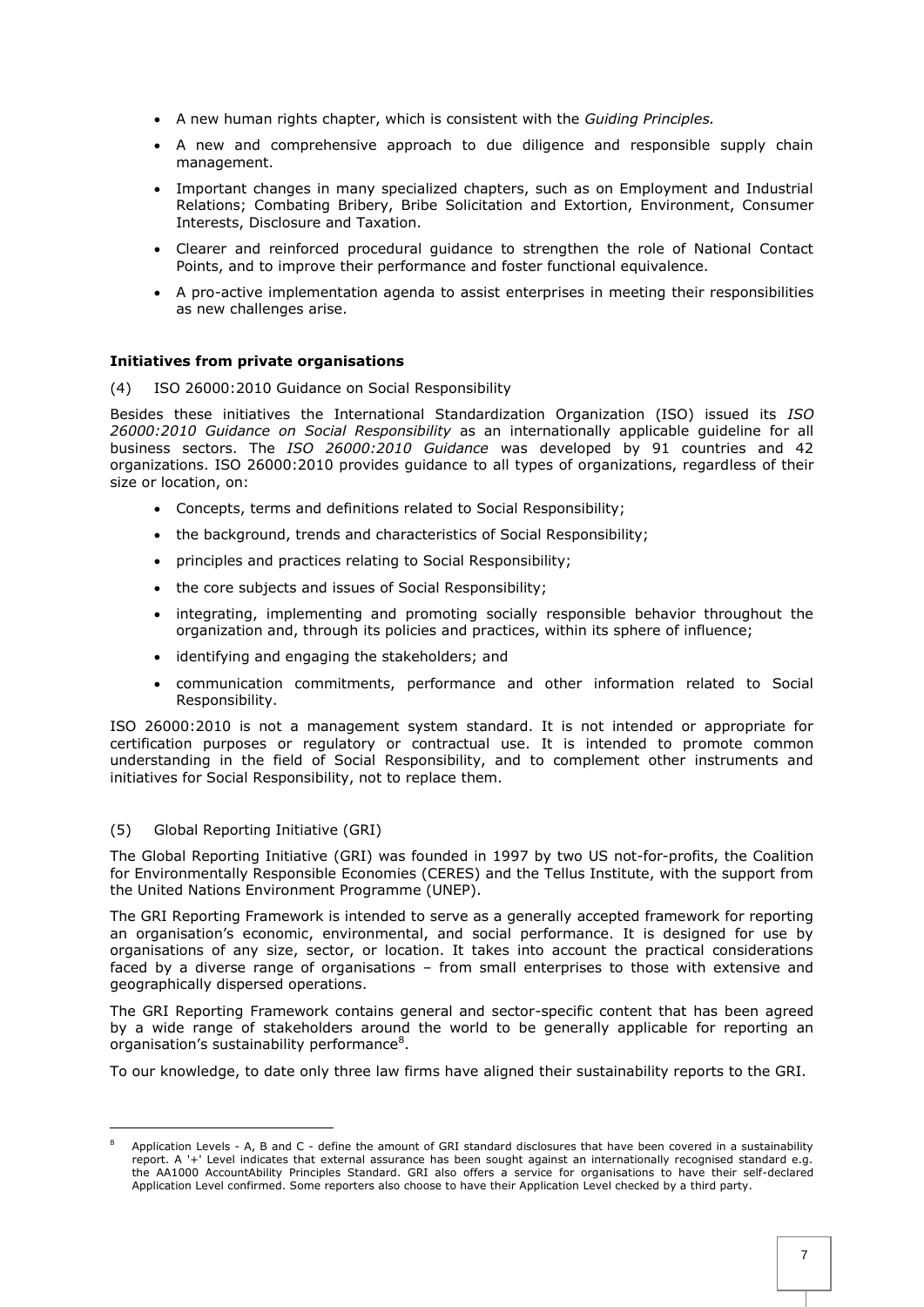The GRI Framework has its critics, especially when it comes to organisations self-declaring their own Application Level.

The GRI does not intend to actively promote the Framework but does aim to make sustainability reporting by all organisations as routine as, and comparable to, financial reporting.

In addition to these international initiatives encompassing all business areas, sector specific initiatives were developed, e. g. the Extractive Industry Transparency Initiative (EITI), the Equator Principles for the project finance sector, and the UN Principles for Responsible Investment, to name but a few (for more details, see Annex 3).

## <span id="page-7-0"></span>(b) European Developments:

At the European level CR has been an issue since the mid 1990´s. The Council of Ministers and the European Parliament have both called on the EU Commission to further develop its CSR Policy<sup>9</sup>. On 25 October 2011 the EU Commission issued a Communication to the European Parliament, the Council, the European Economic and Social Committee and the Committee of the Regions, titled *"A renewed EU Strategy 2011 – 2014 for Corporate Social Responsibility"* <sup>10</sup> *("EU Strategy").* The EU Strategy contains significant changes in a number of respects. Besides the new definition of CR, the EU Commission lays out a complex and multi-layered approach.

To fully meet their CR, enterprises should have in place processes to integrate social, environmental, ethical, human rights and consumer concerns into their business operations and core strategy in close collaboration with their stakeholders.

The EU Commission states that the EU Strategy should be fully consistent with the OECD Guidelines for Multinational Enterprises, the UN Global Compact, the ISO 26000 Guidance Standard on Social Responsibility, the ILO Tri-Partite Declaration of Principles concerning Multinational Enterprises and Social Policy, and the UN Guiding Principles on Business and Human Rights.

The EU Commission highlights the multidimensional nature of CSR covering as a minimum human rights, labour and employment practices, environmental issues, and combating bribery and corruption. Community involvement and development, the promotion of social and environmental responsibility through the supply-chain, and the disclosure of non-financial information are also part of the CR agenda. The EU Commission has adopted a *Communication on EU policies on* volunteering in which it acknowledges employee volunteering as an expression of CSR<sup>11</sup>. Volunteering in this context includes **"pro-bono-engagement"** of the sort familiar to law firms.

The Commission confirms that the development of CR should be **led by enterprises themselves**. Public authorities should play a supporting role through a **smart mix of voluntary policy measures** and, where necessary, **complementary regulation**, for example, to promote transparency, create market incentives for responsible business conduct, and ensure corporate accountability.

According to the Commission, enterprises must be given the flexibility to innovate and to develop an **approach** to CR that is **appropriate to their circumstances**, in particular, the size of the enterprise and the nature of its operations. Large enterprises, and enterprises at particular risk of having negative impacts, for example enterprises involved in the chemical industry, are encouraged to carry out **risk-based due diligence**, **including through their supply-chains**. For most small and medium-sized enterprises the CR process is likely to remain informal. Many enterprises will however value the existence of principles and guidelines that are supported by public authorities, to **benchmark** their own policies and performance, and to promote a more level playing field. The Commission also believes that other stakeholders like trade unions, civil society organizations, consumers and investors are stakeholders who should work constructively with enterprises to co-build solutions.

The EU Commission sets out an *Agenda for Action 2011 – 2014* which contains in particular the following items (the items of most relevance with regard to the CR of the legal profession are highlighted in bold):

 $\overline{9}$ <sup>9</sup> Environment Council 5 December 2008, Environment Council 20 December 2010, Foreign Affairs Council 14 June 2010, European Parliament Resolution 13 March 2007, European Parliament Resolution 8 June 2011.

<sup>10</sup> COM (2011) 681 final. 11

<sup>&</sup>quot; Communication on EU policies and volunteering: recognizing and promoting cross-border voluntary activities in the EU" COM (2011) 568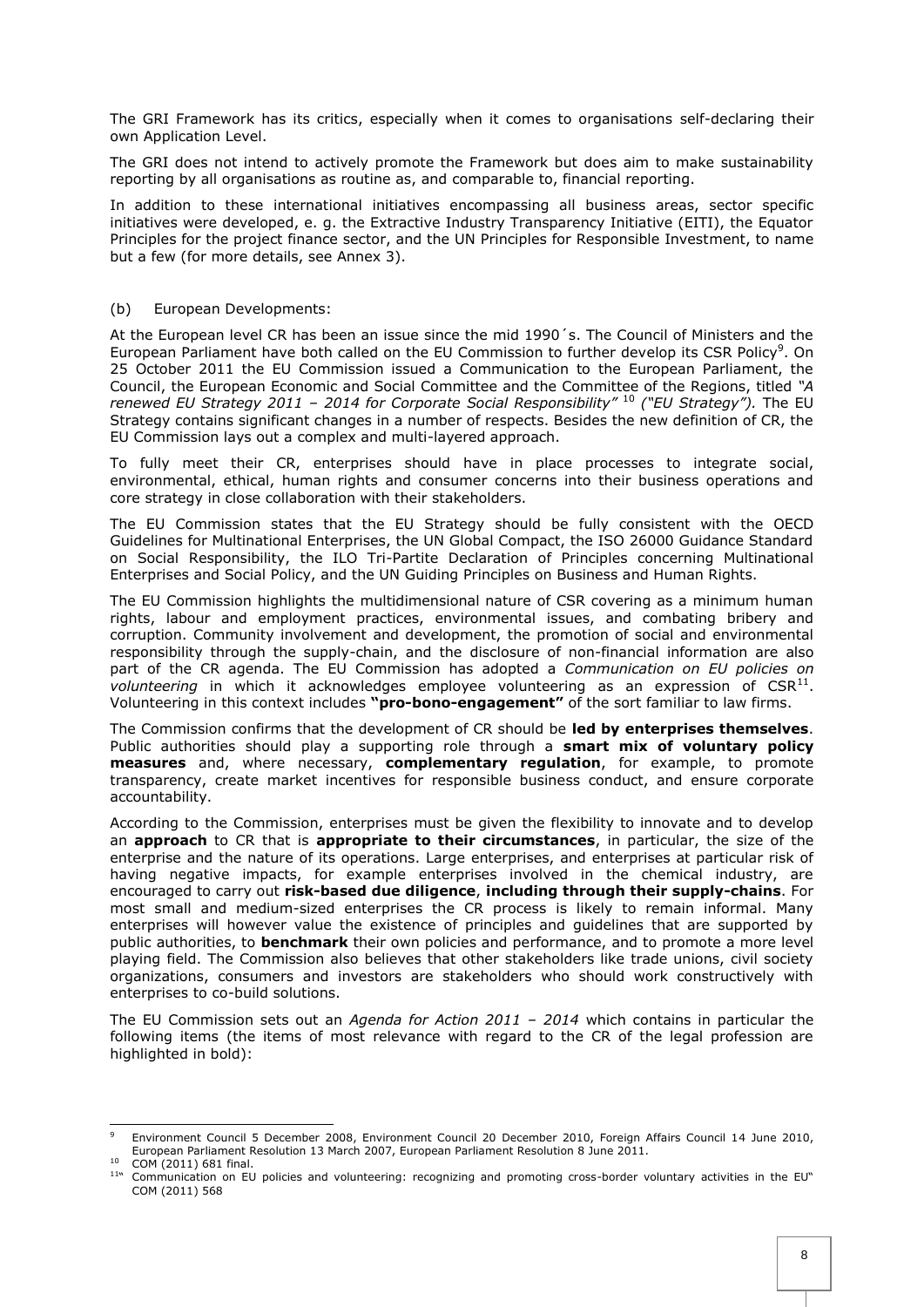- 1. Create in 2013 multi-stakeholder CSR platforms in a number of relevant industrial sectors;
- 2. launch a European Award Scheme for CSR partnerships;
- 3. address the issue of misleading marketing ("greenwashing") in the context of the Unfair Commercial Practices Directive;
- **4. initiate an open debate with citizens, enterprises and other stakeholders on the role and potential of businesses in the 21st century;**
- 5. launch a process with enterprises and other stakeholders to **develop a code of good practice for self- and co-regulation exercise**s;
- 6. facilitate the **better integration of social and environmental considerations into public procurement** as part of the 2011 review of the Public Procurement Directives;
- 7. consider a requirement on all investment funds and financial institutions to inform all their clients about any ethical or responsible investment criteria they apply;
- 8. provide further financial support for education and training projects on CSR under the EU Lifelong Learning and Youth in Action Programs;
- 9. create with Member States a peer review mechanism for national CSR policies;
- **10. monitor the commitments made by European enterprises with more than 1000 employees to take account of internationally recognized CSR Principles and Guidelines, and take account of the ISO 26000 Guidance Standard on Social Responsibility in its own operations;**
- 11. work with enterprises and stakeholders in 2012 to develop human rights guidance for a limited number of relevant industrial sectors as well as guidance for small and medium-sized enterprises, based on the UN Guiding Principles;
- 12. publish by the end of 2012 a report on EU priorities in the implementation of the UN Guiding Principles, and thereafter to issue periodic progress reports;
- 13. identify ways to promote responsible business conduct in its future policy initiatives towards more inclusive and sustainable recovery and growth in third world countries.

Besides the above "intentions" the EU Commission "invites":

- Member States to develop or update by mid-2012 their own plans or national lists of priority actions to promote CSR in support of the Europe 2020 Strategy, with reference to internationally recognized CSR Principles and Guidelines;
- **B. All large European enterprises to make a commitment by 2014 to take account of at least one of the following sets of principles and guidelines when developing their approach to CSR: the UN Global Compact, the OECD Guidelines for Multinational Enterprises, or the ISO 26000 Guidance Standard on Social Responsibility;**
- **C. All European-based multinational enterprises to make a commitment by 2014 to respect the ILO Tri-Partite Declaration of Principles concerning Multinational Enterprises and Social Policy;**
- **D. The EU Commission expects all European enterprises to meet the Corporate Social Responsibility to respect human rights, as defined in the UN Guiding Principles;**
- E. The Commission invites EU Member States to develop by the end of 2012 national plans for the implementation of the UN Guiding Principles.

In accordance with Intention no. 11, the Commission has mandated in the meantime two human rights organisations to develop Human Rights Guidance for the Oil and Gas Sector, the Information Communications Technology (ICT) Sector and the Employment and Recruitment Agencies Sector<sup>12</sup>.

<span id="page-8-0"></span> $12$ See.www.ihrb.org; www.shiftproject.org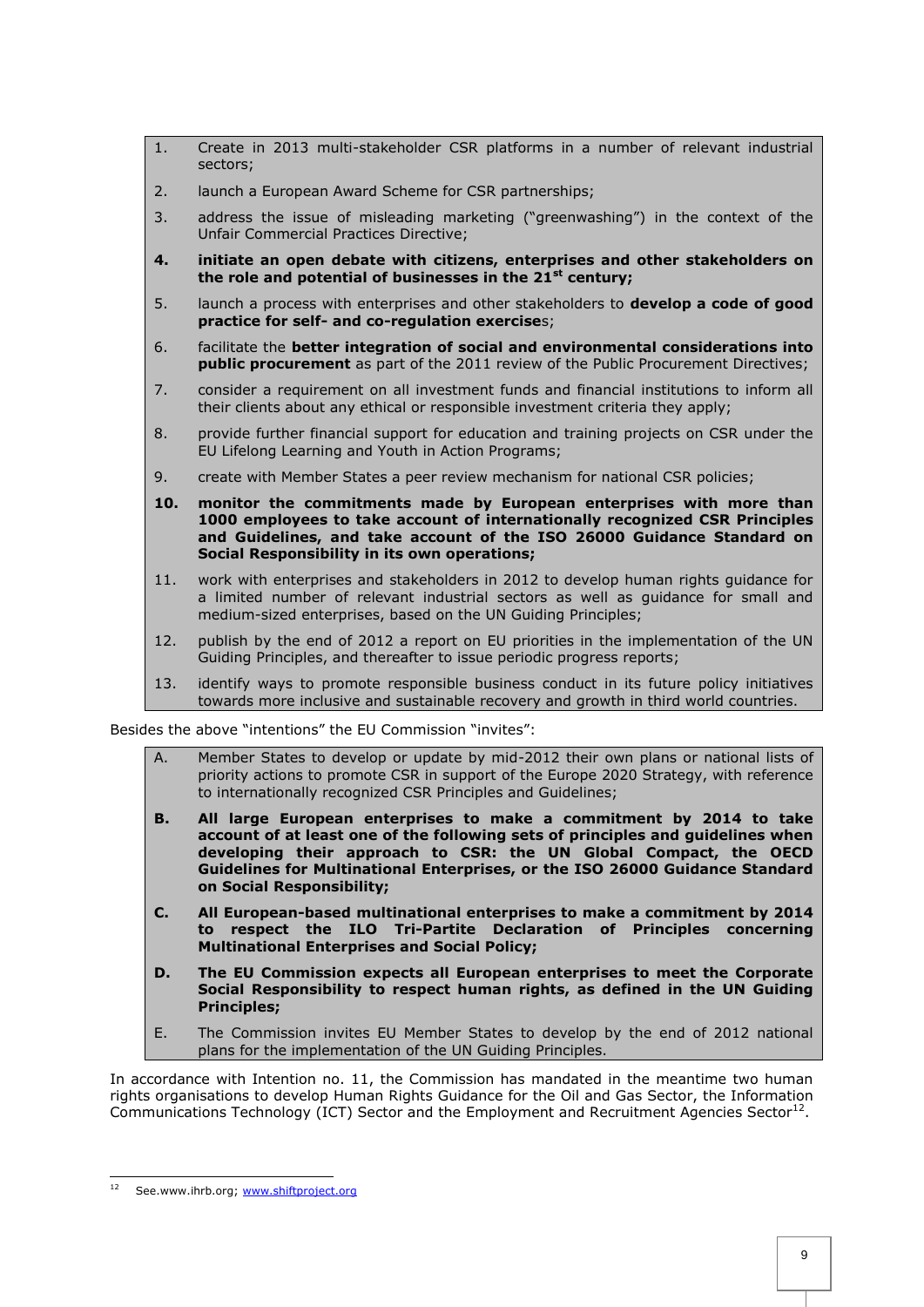#### (c) National Developments:

At the national level a tremendous variety of strategies, initiatives and guidelines has been developed displaying the fact that the various jurisdictions approach CR at a different speed. A survey conducted by the CCBE showed substantial interest in CR throughout the CCBE member states; it displayed, however, also the significant differences in terms of knowledge, understanding and implementation of CR and CR related strategies (for further detailed information see link in Annex 1 to the country reports).

## <span id="page-9-0"></span>**II. Why do lawyers, law firms, bars and law societies have to be aware of CR?**

Given the definition of the EU Commission of Corporate Responsibility as covering compliance with applicable laws, soft law and voluntary codes of conduct it is apparent that lawyers´ core competencies are at stake. Lawyers will increasingly be called to advise their clients on CR matters. In that respect, the attorney-client privilege can provide critical benefit to their clients, for instance, when they are requested to audit their clients' compliance with legal and self-imposed CR standards.

It is, however, not only a new area of legal advice; law firms, bars and law societies can also be subject to CR-requirements as "enterprises", and, as suppliers of services, bound by CRrequirements in their client´s supply chain.

## <span id="page-9-1"></span>1) *Advice on Corporate Responsibility*

Compliance with applicable laws is a traditional and established element of advice provided both by attorneys in private practices as well as by in-house lawyers. The traditional scope of *advice has to be extended*, however, as soft law instruments and voluntary codes of conduct and strategies have a tendency, as shown above, to be developed into more binding instruments, or, at least into instruments which may have a legal impact. This applies for example to the public procurement sector where CR factors can play a decisive role for admission to a public procurement procedure and the award of a contract. In addition, a solid anti-corruption strategy may be decisive to ensure that a client is not excluded from a public procurement procedure or even blacklisted for future procedures. An example might be a situation where an employee is guilty of making bribes, despite clear and adequate anti-corruption-policies.

Lawyers are requested to form part of auditing teams whose task is not only to examine compliance with locally applicable laws and regulations but also with a globally applicable firm policy. As it will be increasingly more difficult to draw a sharp line between compliance with hard law and "voluntary" standards, taking into consideration the developments described above on the international, European and national levels, lawyers risk falling short of giving their clients a comprehensive advice on the potential risks and liabilities in a given situation unless they include CR aspects. With the increasing "hardening" of soft law and voluntary initiatives lawyers have to inform themselves on CR as part of their *ongoing education responsibility*. The continuing professional development requirement is spelled out in the national Bar Rules and in section 5.8 of the CCBE Charter of Core Principles of the European Legal Profession and Code of Conduct for European Lawyers of 2010.

In advising on CR, and in the formulation and implementation of CR policies, their supervision, auditing, and reporting, lawyers have a special and unique role to play due to legal professional privilege. The content and the structure of the *attorney-client privilege* may vary from country to country, but there is, however, a common thread applicable throughout all Member States, i. e. that correspondence, documentation and information entrusted by the client to the attorney or otherwise gathered in the course of the client relationship by the attorney shall be treated as confidential and shall in general be protected against discovery.

A CR policy is only credible when the company supervises and audits its implementation in its dayto-day business. So far at least in Europe no "*safe-harbor-rules*" apply, i. e. there is no legal regime in place which would guarantee a company voluntarily undertaking a CR audit not to be held liable by the competent authorities or a public prosecutor on the basis of information or documentation generated in the course of such audit. Thus, a company voluntarily undertaking a CR audit might suffer a disadvantage compared to its competitors which do not undertake such an effort. The attorney-client privilege of lawyers could therefore encourage enterprises to undertake assessments and audits, and to generate the relevant information without fear that it might have to be disclosed. Such information may lead to remediation measures, and the attorney-client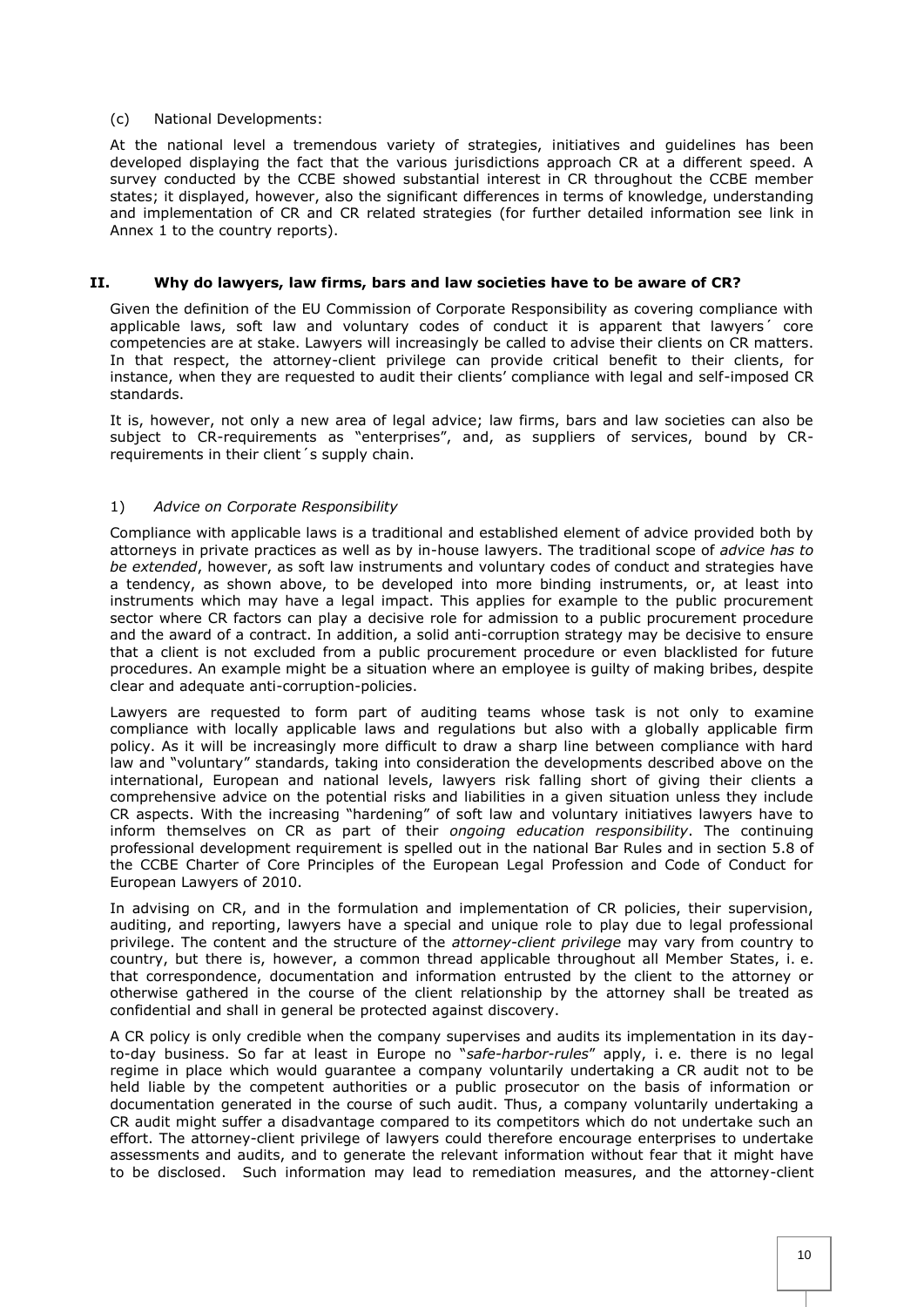privilege may, as a result, contribute to enhancing CR compliance and good corporate and social governance.

It is not unlikely that we will see more CR related *litigation* in the foreseeable future. Nike was sued on the grounds of unfair commercial practices for untrue allegations on its website that it did not employ child labor in the Asian production facilities.<sup>13</sup> The EU Commission set out in item 3 of its Agenda for Action its determination to address the issue of misleading marketing, in particular greenwashing, in the context of the Unfair Commercial Practices Directive. European parent companies have been sued in European courts for human rights violations by their African subsidiaries, based on a direct parent liability concept, or, on piercing the corporate veil.<sup>14</sup> Royal Dutch Shell has been sued by Nigerian citizens for human rights violations by its Nigerian joint venture in Nigeria in US and other courts based on the Alien Tort Statute.<sup>15</sup> The impressive list of amicus curiae briefs in this case, together with the statements of European governments and industry associations, reflects the growing importance and relevance of this type of litigation.

Finally, clients expect their lawyers to advise them on prospective legal developments as part of their risk management. This has to include CR.

#### <span id="page-10-0"></span>2) *Corporate Responsibility of the Legal Profession*

#### <span id="page-10-1"></span>(a) Lawyers as suppliers of services

<span id="page-10-3"></span>l

Companies involved in CR increasingly impose CR requirements on their suppliers, and as law firms are also considered suppliers of services they may be asked to comply with clients' codes of conduct. This raises a number of questions. Such a request from a client may lead to its code of conduct becoming part of the contractual relationship between the law firm and the client. In order to avoid becoming subject to a multiplicity of potentially conflicting policies and requirements, law firms have increasingly started to develop their own policies on CR issues.

Clients also increasingly request law firms to fill out due diligence questionnaires regarding the anti-corruption or CR policies they have in place. The score on these requirements can be a factor in the selection of the appropriate advisor. Often law firms do not have an adequate answer to this type of request. The reference to Bar Rules and ethical standards is usually not an adequate answer to CR requests of clients as they cover different issues, or, to the extent there is an overlap, they address them in a different way. The CCBE CR Committee will develop Guidance in this regard.

## <span id="page-10-2"></span>(b) Law firms, bars and law societies as "enterprises"

Law firms qualify as business enterprises in the sense of the above cited international, European and national instruments. As already noted, some law firms have signed up to the UN Global Compact, a number of firms publish CR reports annually, a few follow the Global Reporting Initiative (GRI) guidelines, which contain key performance indicators regarding the Triple Bottom Line, or, have adopted CR policies. Bars and law societies are, like other professional organizations and associations, also regarded as enterprises, and in a wider sense subject to CR requirements. Law firms may see the dilemma resulting from the fact that they are requested by their clients to sign their CR policies as suppliers of services on one hand and to answer certain requirements specified in the clients code of conduct, and, on the other may be subject as business enterprises to the "invitations" and "expectations" of the EU Commission set out in the Agenda for Action 2011-2014, and to the Bar Rules and ethical code of conduct. Finally, the adoption of sound CR policies may increase the attractiveness of law firms and enhance their ability to recruit talented young lawyers.

<sup>&</sup>lt;sup>13</sup> See Kasky v. Nike Inc. www.businesshumanrights.org/Categories/Lawlawsuits/Lawsuitsregulatoryaction/LawsuitsSelectedcases/NikelawsuitKaskyv Nikeredenialoflabourabuses

<sup>&</sup>lt;sup>14</sup> See Chandler v. Cape plc, (2012) EWCA Civ 525, www.business-humanrights.org; the parent company was directly liable towards the employees of its subsidiary on the basis of a "duty of care".

<sup>&</sup>lt;sup>15</sup> See Kiobel v. Royal Dutch Petroleum Co., Legal documents at [http://harvardhumanrights.wordpress.com/criminal-justice](http://harvardhumanrights.wordpress.com/criminal-justice-in-latin-america/)[in-latin-america/](http://harvardhumanrights.wordpress.com/criminal-justice-in-latin-america/)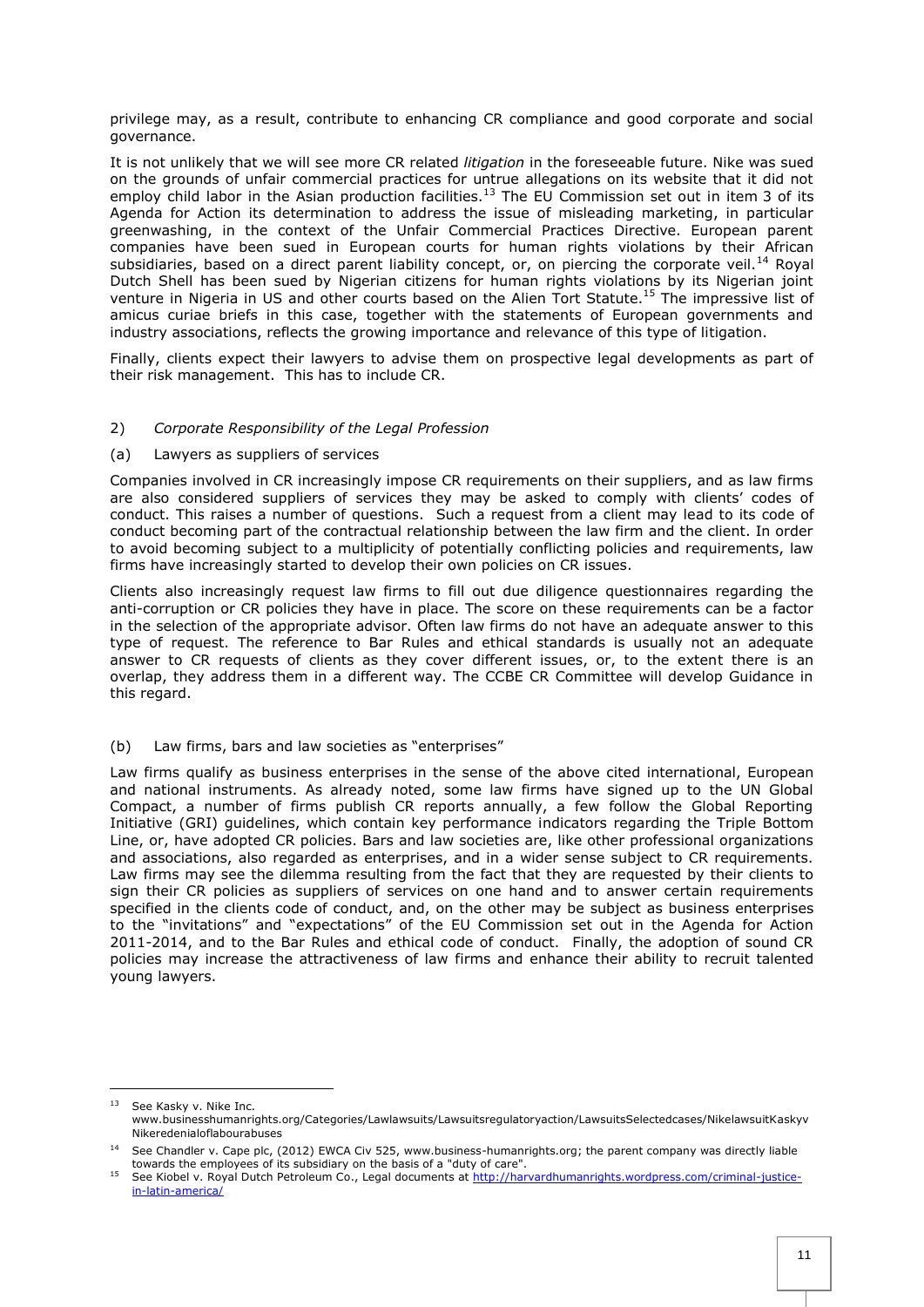- (c) Essential elements of Corporate Responsibility of the Legal Profession
	- National laws and Bar Rules regulating attorneys' responsibilities and ethical standards.
	- CCBE Charter of Core Principles of the European Legal Profession and Code of Conduct for European Lawyers, edition 2010, covering the economic and governance side of lawyers' responsibilities.
	- Environmental responsibilities (compliance and voluntary measures such as the reduction of carbon footprint; electronic file keeping, waste management, etc.)
	- Social responsibilities (diversity, programmes for female professionals, social inclusion etc.)
	- Governance (conflict of interest resolution mechanisms; confidentiality issues; firm policies against bribery and money laundering; insider trading guidelines; organizational structures for the implementation and compliance with these rules).
	- Supply chain management of law firms and bars and law societies
	- Pro bono and community services.
	- Philanthropy / charity.

#### <span id="page-11-0"></span>**III. What are the challenges and foreseeable developments?**

Given the developments at the international, European and national level it can be foreseen that lawyers, law firms, bars and law societies will increasingly be required to deal with CR in the near future. Although the EU Commission confirms that the development of CR standards should be led by the enterprises themselves, and, they should have the flexibility to develop an approach that is appropriate to their circumstances, in particular, the size of the law firm or organization and the specific risks and challenges of their operations, it is clear that no sector is exempt. The legal profession, in particular large multijurisdictional law firms, will have to face the expectations spelled out by the EU Commission and the Member States.

Private initiatives<sup>16</sup> are trying to engage law firms in the implementation of the UN Guiding Principles. The EU Commission has already procured for certain sectors the development of human rights guidance, which however, was not developed by the respective sectors but by two human rights organizations with the participation of stakeholders. To date the Commission has maintained its general standpoint that the development of CR Guidance should be led by enterprises themselves, or, at least by the respective business sectors which usually know best the specific risks and challenges of their business and can determine practical and proportionate responses to them.

Consistent with the Commission's Strategy Paper it is possible to develop different approaches depending on the size of the law firms and their risk profile. Huge bureaucratic exercises to implement CR policies should be avoided, however.

It should also be taken into consideration that in highly regulated areas like the EU and the USA human rights and social and environmental requirements are defined in detail by legislation, administration, courts and arbitration tribunals. Therefore the question arises to what extent there is space at all for a separate regime parallel to the legal regime enterprises have to comply with. National constitutions like the German Constitution do not provide for the direct applicability of human rights between private parties but only an indirect application of the national constitutional rights in the context of the interpretation and adjudication of civil law. The reasons why a direct applicability of human rights between private parties is considered inadequate is that most human rights guarantees in the national constitutions, the European Charter of Fundamental Rights and the UN and European Human Rights Conventions are spelled out in general terms which require further specification by the democratically legitimized legislator, administration and the courts in order to be operational. Direct applicability might be acceptable in cases where the prohibition is spelled out clearly and in an absolute way, e. g. the prohibition of slavery and forced labor (see Art. 5 European Charter of Fundamental Rights); it is not clear, however, for an enterprise what it has to do when an employee's right to healthy, safe and decent working conditions is guaranteed (see Art. 31 European Charter). It also has to be taken into consideration, that in certain national

<sup>16</sup> <sup>16</sup> e.g. Avocats for international development "Law firms' implementation of the Guiding Principles on Business & Human Rights" discussion paper, November 2011, see www.a4id.org.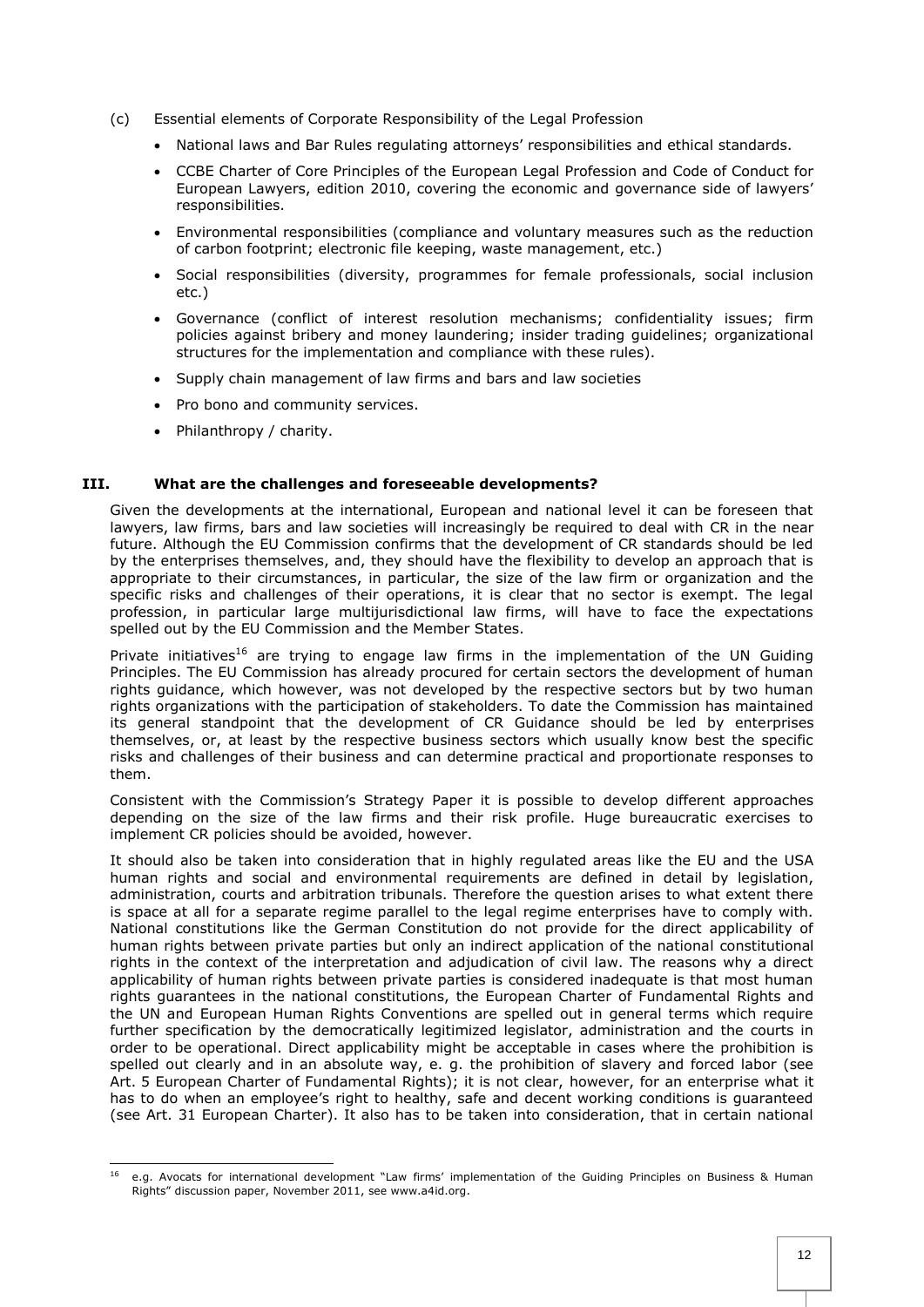constitutions, the UN and European Conventions on Human Rights rank below the corresponding national constitutional guarantees.<sup>17</sup>

The discussion to what extent stakeholder participation can replace democratic rule-making procedures is also in its infancy. The stakeholder approach requires further discussion: What are the criteria to qualify as "stakeholder"? Who decides which stakeholders are invited to participate in a stakeholder-driven rule-setting process (the CCBE was not admitted as a participant in the multistakeholder roundtables on CSR initiated by the EU Commission in the early 2000s)? Does a stakeholder itself have to fulfill CR requirements, and which one? In particular, does it have to be transparent with regard to the sources of its income? What should be the role of stakeholders – advisory or with the right to vote or even veto?

These issues are not part of the present discussion although clarification would be highly desirable in order that acceptable and practical standards for business behaviour can be consistently developed.

## <span id="page-12-0"></span>**IV. Conclusion**

l

The CR Committee of the CCBE will have to deal with the following issues and challenges:

- (a) As the CR of the legal profession is already spelled out in a body of laws, Bar rules and ethical standards, the CR Committee has to identify the issues not covered yet but are required to be addressed by the Commission Strategy Paper. This applies in particular to environmental, social and human rights, governance and supply chain responsibilities. [See page 3]
- (b) Based on these findings the CR Committee will develop Guidance for the legal profession
- (c) Once approved by the CCBE delegations, the CCBE will promote its Guidance at an international level

<sup>&</sup>lt;sup>17</sup> As is the case in Germany - any German citizen including business entities enjoy the constitutional guarantee that their constitutional rights to a free development of their enterprise, the enjoyment of their property and the free selection and enjoyment of a profession may be restricted only by or on the basis of a constitutional law.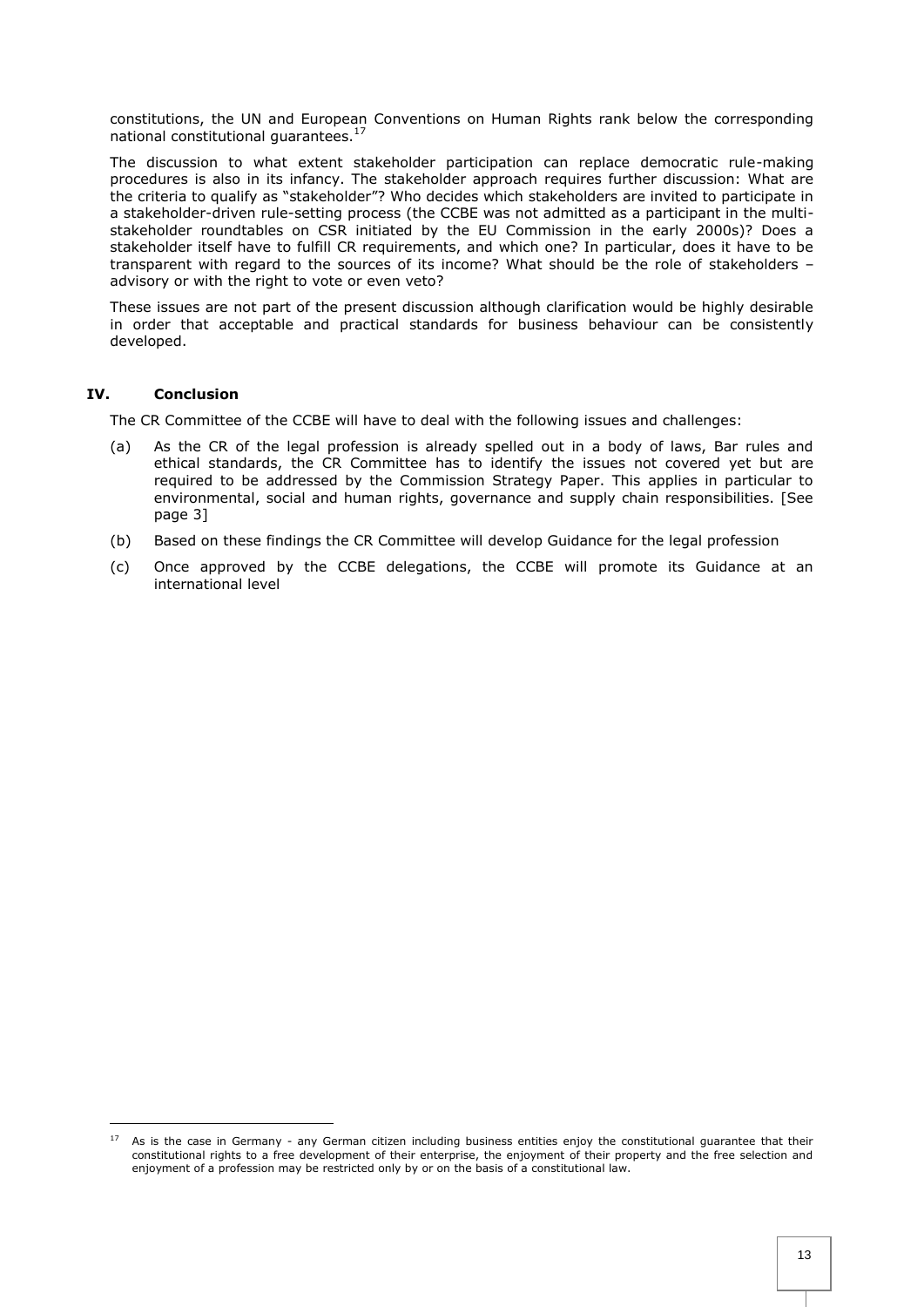## <span id="page-13-0"></span>**Annex 1: Link to Country reports**

[http://www.ccbe.eu/fileadmin/user\\_upload/NTCdocument/30\\_01\\_13pdf1\\_1361954850.pdf](http://www.ccbe.eu/fileadmin/user_upload/NTCdocument/30_01_13pdf1_1361954850.pdf)

This country report "overview table" provides an overview of CSR developments at a national level. The overview table will be updated on a periodic level.

## <span id="page-13-1"></span>**Annex 2: Charter of Core Principles of the European Legal Profession**

[http://www.ccbe.eu/fileadmin/user\\_upload/NTCdocument/EN\\_Code\\_of\\_conductp1\\_1306748215.pd](http://www.ccbe.eu/fileadmin/user_upload/NTCdocument/EN_Code_of_conductp1_1306748215.pdf) [f](http://www.ccbe.eu/fileadmin/user_upload/NTCdocument/EN_Code_of_conductp1_1306748215.pdf)

#### <span id="page-13-2"></span>**Annex 3: Further Information**

There is an abundance of information available on CSR. The CCBE would suggest that as a starting point lawyers could consult the following documents and websites:

[http://www.csreurope.org](http://www.csreurope.org/) – CSR Europe is a business-driven membership network. Its mission is to help companies achieve profitability sustainable growth and human progress by placing corporate social responsibility in the mainstream of business practice.

[http://www.csrwire.com](http://www.csrwire.com/) - CSRwire seeks to promote the growth of corporate responsibility and sustainability through solutions-based information and positive examples of corporate practices.

[http://www.bsr.org](http://www.bsr.org/) - Business for Social Responsibility (BSR) is a global organisation that helps member companies achieve success in ways that respect ethical values, people, communities and the environment.

[http://www.business-humanrights.org](http://www.business-humanrights.org/) - Business & Human Rights Resource Centre is a charity promoting greater awareness and informed discussion of important policy issues.

[http://www.unglobalcompact.org](http://www.unglobalcompact.org/Portal/) - the Global Compact seeks to advance responsible corporate citizenship so that business can be part of the solution to the challenges of globalisation.

[http://www.ilo.org](http://www.ilo.org/) – This is the website of the International Labour Organisation.

[http://www.hrw.org](http://www.hrw.org/advocacy/corporations/commentary.htm) - Human Rights Watch is dedicated to protecting the human rights of people around the world.

[http://www.goodmoney.com](http://www.goodmoney.com/directry_codes.htm) - This website provides information on Social, Ethical and Environmental Investing and Consuming & Corporate Accountability.

[http://www.inform.umd.edu/crge/resources/interest.htm](http://www.inform.umd.edu/crge/resources/interest.htm#diversity) - This is an association of academic units and individual faculty on the University of Maryland Campus whose mission is to promote, advance, and conduct, research, scholarship, and faculty development that examines the intersections of race, gender, and ethnicity with other dimensions of difference.

[http://eumc.eu.int](http://eumc.eu.int/) - The primary task of the European Monitoring Centre on Racism and Xenophobia (EUMC) is to provide the Community and its Member States with objective, reliable and comparable information and data on racism, xenophobia, islamophobia and anti-Semitism at the European level in order to help the EU and its Member States to establish measures or formulate courses actions against racism and xenophobia.

[http://www.socialinvest.org](http://www.socialinvest.org/) - The Social Investment Forum site offers information, contacts and resources on socially responsible investing.

[http://www.idealswork.com](http://www.idealswork.com/) - This website is committed to make socially and environmentally responsible behaviour essential to the success of any business.

[http://www.ethicalcorp.com](http://www.ethicalcorp.com/) - Ethical Corporation's mission is to provide balanced, informed, unbiased, useful original content on the issues in and around corporate social, environmental and financial responsibility through publishing and learning events.

[http://www.bitc.org.uk](http://www.bitc.org.uk/) - Business in the Community is a unique movement of 700 member companies committed to continually improving their positive impact on society.

[http://www.csrcampaign.org](http://www.csrcampaign.org/) - The European Business Campaign on Corporate Social Responsibility has set itself the goal of mobilising 500,000 business people and partners to integrate CSR into their core business by 2005.